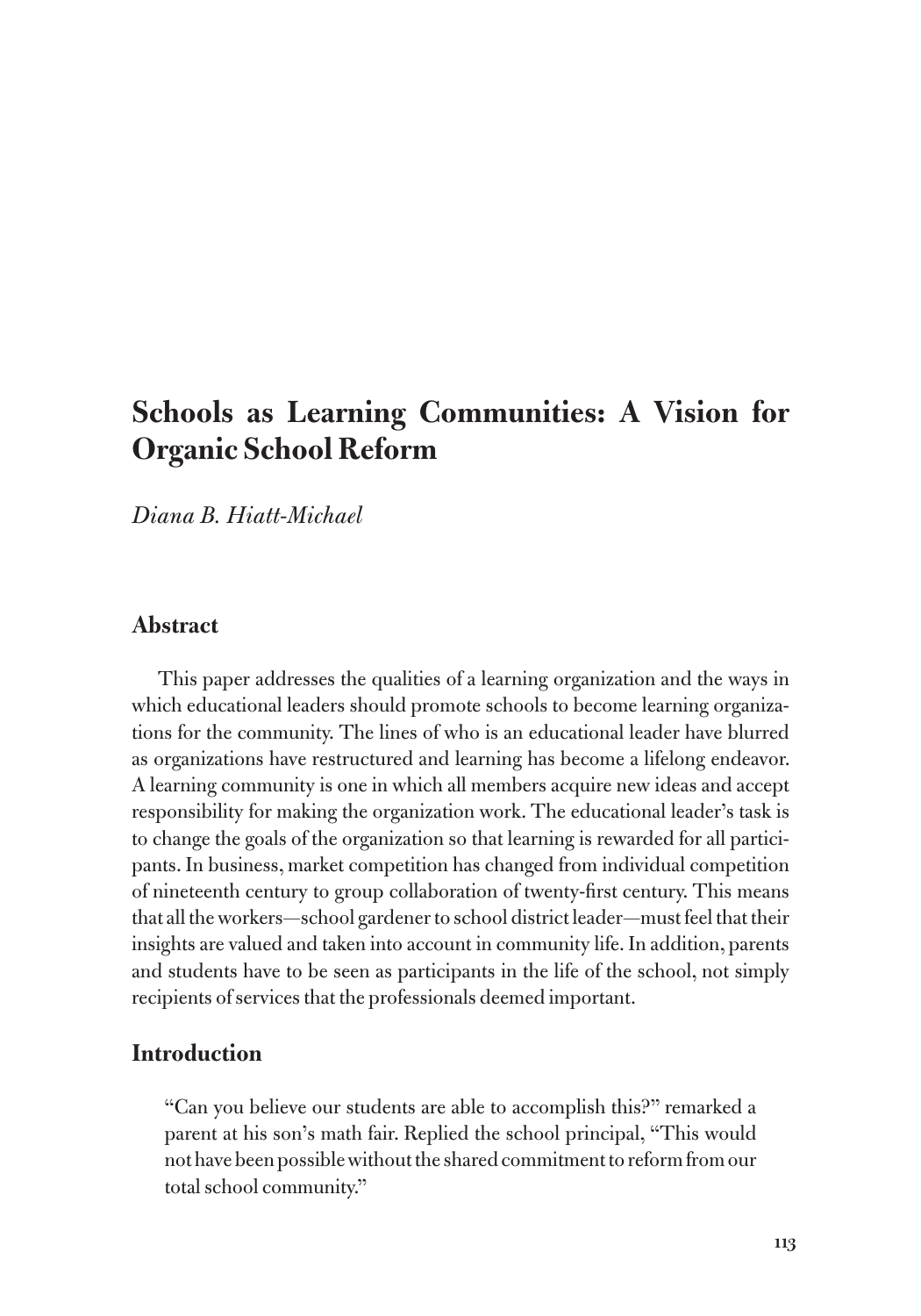Focus on school reform, change, and the changing role of school administrator have been topics for serious educational discussion for a long time (Soder, 1999; Tyack & Cuban, 1995). However, lasting systemic change in schooling can only occur as a result of the combined commitments of the school community—teachers, parents, students, administrators, support staff, and community agencies (Bentley, 1988; Blank, 2001; Sergiovanni, 1994).

Educational leaders on the threshold of the new millennium are critically aware that their students and communities do not face the same life as their parents. The demands on society to adapt to globalization have forced all organizations that wish to survive and remain competitive to operate as learning organizations. As educators assess and reflect on the future needs of education, educational leaders are repeatedly discussing the merits of schools as learning organizations (*Proceedings of the Society of Educators and Scholars,* 2001).

Although educational institutions have faced change and reform as part of their existence, studies repeatedly have revealed that many educational institutions attempt to ignore or circumvent change (Goodlad, 1975; Oakes & Lipton, 2001). However, descriptions of model schools throughout history exhibit the attributes of a learning community, incorporating both the qualities of a learning organization and that of a defined community of learners. This paper will outline a vision for schools as learning communities--a vision that has been and is a reality within model schools. This vision is a result of long-time study of school reform and synthesizes a variety of conceptions—the learning organization, a community of practice, and interdependence of individual persons within the collective institutional organization.

### **Development of the Vision**

Though schools have historically been considered places of learning, the term "learning organization" was developed in schools of management and promoted for business organizations. The major proponent is Peter Senge of Massachusett's Institute of Technology, who described the learning organization in his 1990 foundational text *The Fifth Discipline.* In the "Introduction to the Paperback Edition," Senge remarks that, although public education does not appear in the book, "I believe that nearly as many copies of the book have been sold to educators as to business people" (1994, p. xii). Senge's basic definition of the learning organization is a "group of people, a community, continually enhancing their capacity to create what *they* [italics mine] want to create" (p. 14). He continues to describe a learning organization as a place "where people continue to expand their capacity to create results they truly desire, where new and expansive patterns of thinking are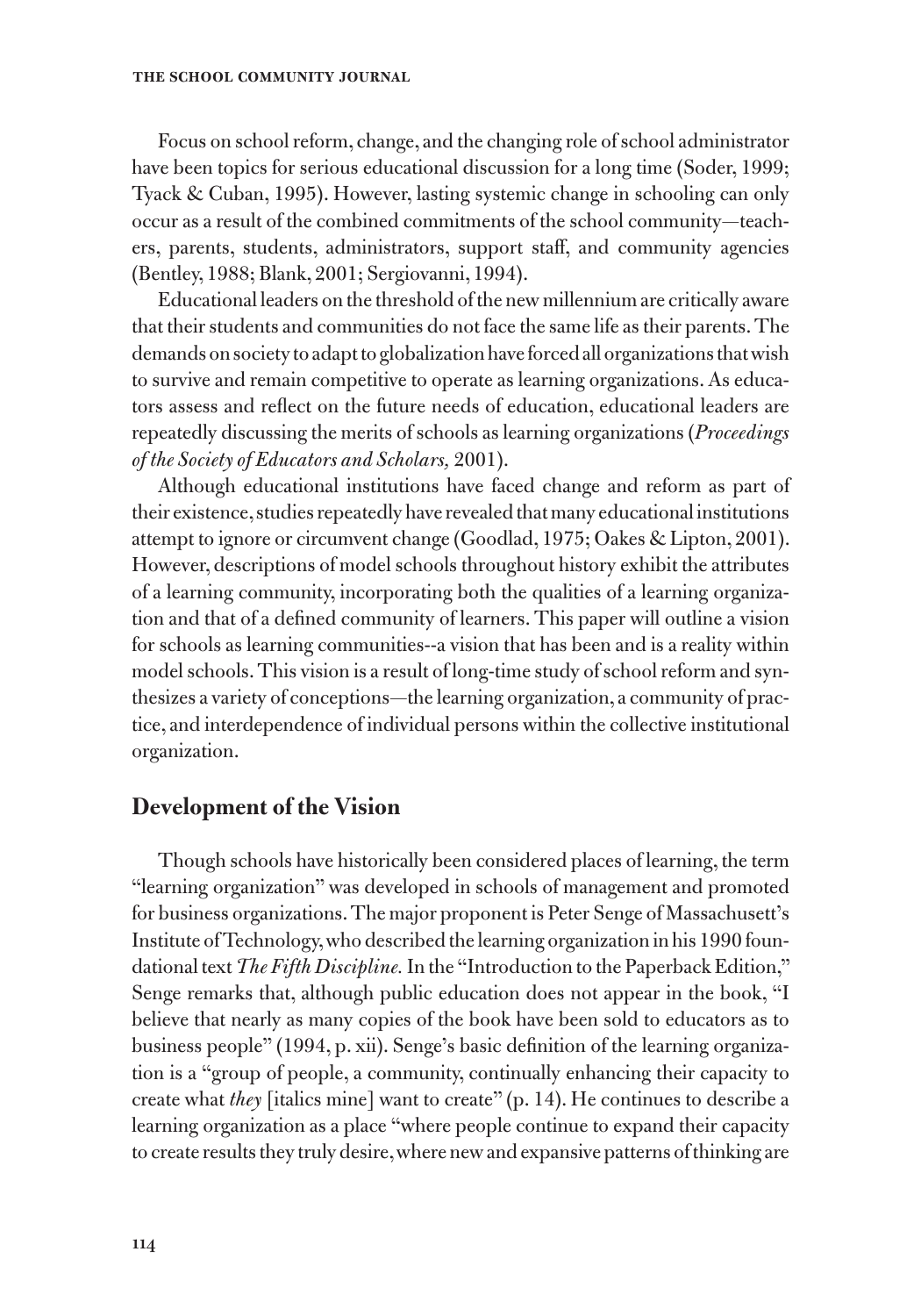nourished, where collective aspirations are set free, and where people are continually learning how to learn together" (p. 14).

Wenger (1999) has eloquently argued that workers function most effectively as communities of practice. His focus is on the environment that fosters learning and change by each member of the community, operating in an open and interdependent work environment. His conception is that schools and their staff should become a community of practice, operating as a shared enterprise over time.

The vision presented in this article defines community as a group of people who are connected by a common mission. This community is bound together by the mutual sharing of personal beliefs that support the mission of the organization. It is the manner, type, and quality of interaction among individual persons which develops a sense of a learning community. The characteristic that creates the strongest learning environment is caring (Hiatt-Michael, 2001; Schroeder, 2001). A climate of caring by all members nurtures the basic human need for a sense of trust, the foundation of human development (Merriam & Caffarella, 1999). Caring does not naturally occur nor occur in a short time. Caring is a quality that develops over time through repeated human connections which connotes honest human concerns for another. This becomes the supportive foundation on which community life is played out.

The term learning community connects both the individual human activity of learning and the interdependence of the members of the organization. A model, proposed many years ago by Getzels and Guba (1967), graphically portrays the importance of the connection between the individual and the organization. Elements of their model have been adapted and connected with the terms learning organization and communities of practice to create this vision for the learning community. It is important to connect both terms because the educational leader could focus the individual members' desires to the detriment of maintaining a cohesive community.

In the Hiatt-Michael model of the vision, the elemental requirements of an organization are described on the upper part of the model and the elements of individuals are described on the lower part. In a learning organization, all members accept responsibility for the growth and change of the organization. The organization is as effective as each individual's contribution to the dynamic activity of the organizational community.

The learning community is as an organization in which all members acquire new ideas and accept responsibility for developing and maintaining the organization. The focus is on harnessing experiences of the members. In a learning organization, members work together, mutually understanding each other, yet respecting the diversity of one other. Every individual's contribution is significant to the life and well-being of the organization (Argyris & Schon, 1996). Thus, in an effective

**115**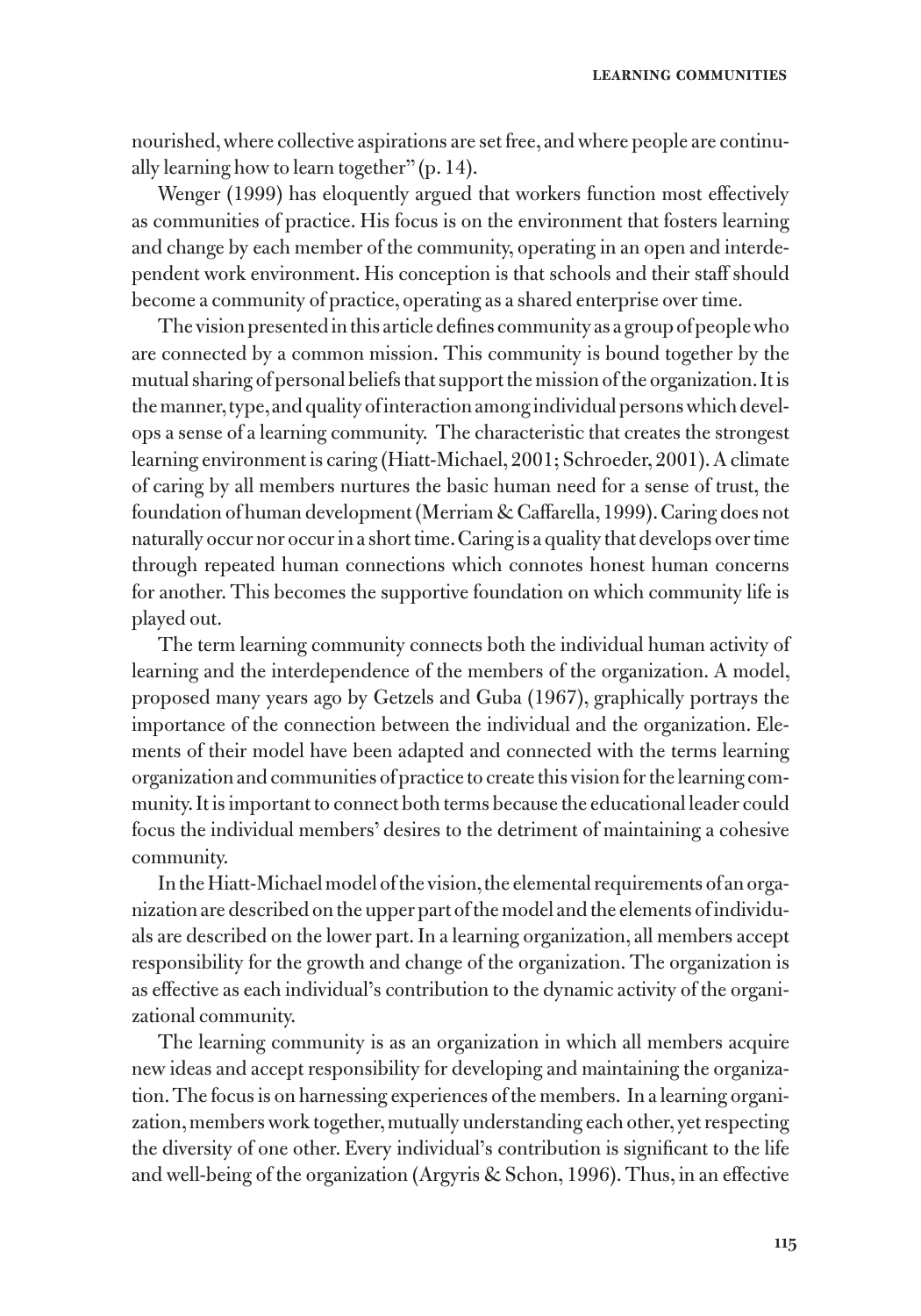learning community, there should exist a tight connection between the energy of its members and the organization's direction.

In business, market competition has changed from individual competition of the nineteenth century to group collaboration of the twenty-first century. In the school setting, this means that all the workers—school gardener to school district leader—must feel that their insights are valued and taken into account in community life. In addition, parents and students have to be seen as participants in the life of the school, not simply recipients of services that the professionals deemed important. Students, parents, faculty and staff should be active workers in creating and fulfilling the educational mission, not mindless beings fulfilling mandates from educational leaders at the national or district offices.

Because every member is responsible to identify problems, seek diverse solutions, and adapt to the changes created by solving the problem, each individual should feel rewarded by the successes or distressed by the concerns of the community. No one stands out from the others but all members serve to create wise, shared decisions. In addition, the moral purpose sets the tone of the community and demands loyalty by every person. Accomplishments, whether large or small, whether by one member, the leader, the team, or the concerted efforts of the whole group are acknowledged by community celebrations.



Adapted from J.W. Getzels and E.G. Guba (1967). Social behavior and the administrative process. The School Review (Winter 1975), 429.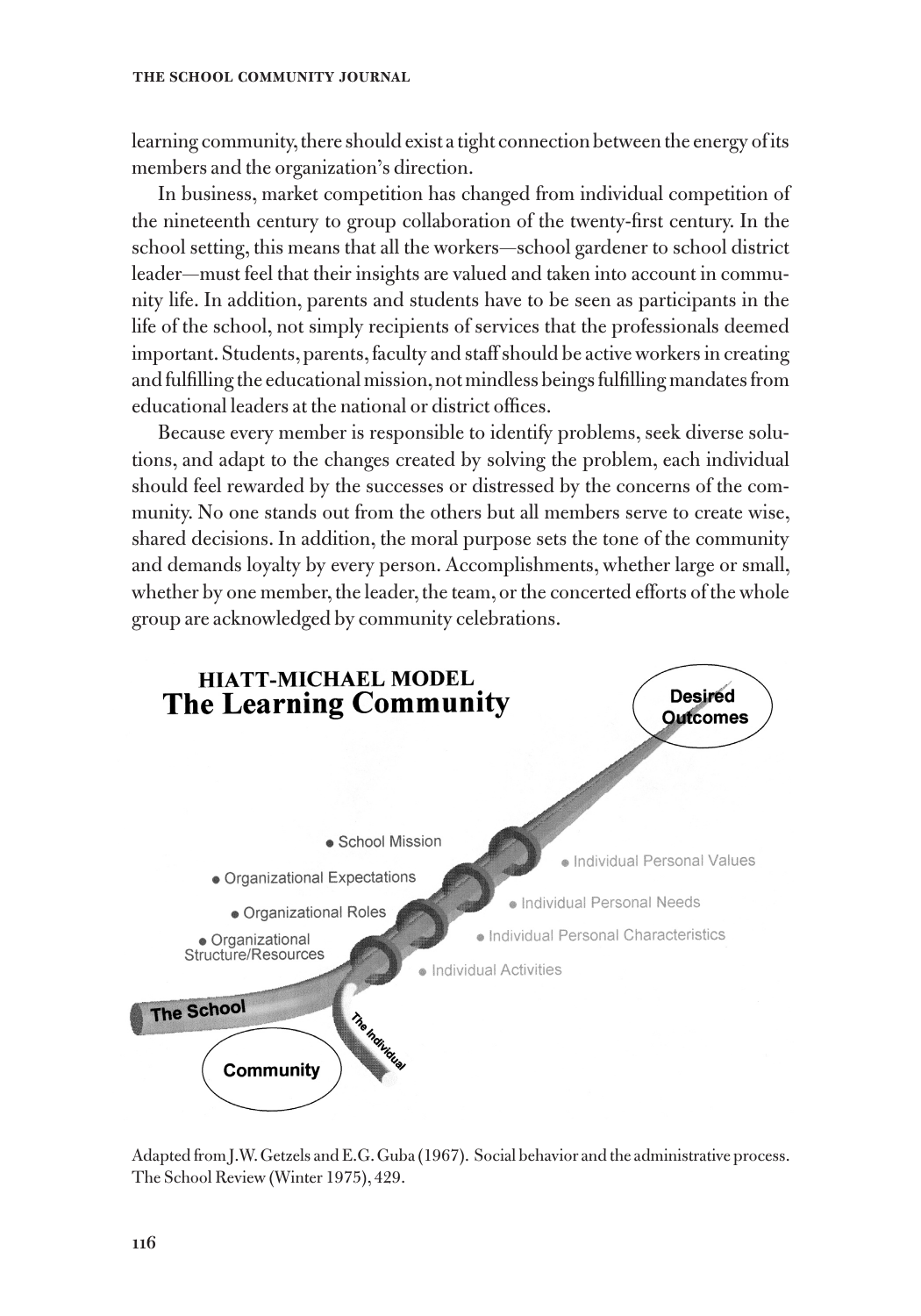#### **Learning Community as an Organic System**

The learning community operates as an organic, dynamic, ever-changing system. In the Hiatt-Michael vision, the organization is dynamic, like the human system held together by the skeleton and skin, yet changing constantly within all the human subsystems. Despite so many developing parts, a tenuous balance is maintained within the system. The human body is only as healthy as each part. Each part is adapting to changes created by other elements within the environment. Yet the system maintains a unique identity that is discerned from the outside environment. If one envisions an organization like the human system, then the importance of interconnectedness and change seems self-evident.

Connecting individuals and the organization means that the organization is only as strong as its members. IBM recently placed a supplement in the *Los Angeles Times* discussing how this large USA-based international organization can function only as well as its people function. This is not a new concept. Historical analysis of the writings of Confucius and the Greek democracy indicates that the quality of societal decision-making is only as good as the collective wisdom of its members.

#### **Essential Elements for a Learning Community**

There are four essential elements to a learning community: a servant leader who performs as a guide and nurturer, a shared moral purpose, a sense of trust and respect among all members, and an open environment for collaborative decisionmaking.

Study after study, article after article supports the critical role the leader plays in educational reform and school change (J. I. Goodlad, personal communication, April 12, 2001). Lamoureaux (1988) remarked that to be most effective, the school site leader must become a learner and create conditions promoting a similar attitude among the faculty.

The learning community is only possible with an educational leader who serves in the capacity of a *servant leader* and operates with a transformational leadership style (DePree, 1999; Gray, 2001; Schroeder, 2001). The servant leader encourages and nurtures all members of the community to perform to their utmost capacity for the good of the organization (Bolman & Deal, 1995). A servant leader supports the learning and individuality of each member, rather than garnering praise for his or her efforts. Bolman and Deal (1995) identify four gifts that servant leaders present to their communities: personal authorship for implemented ideas by community members, love for each member, sharing power, and making persons and their work significant to the organization. These gifts capture the energy and diversity of the members in order to make the community stronger and more vital. The community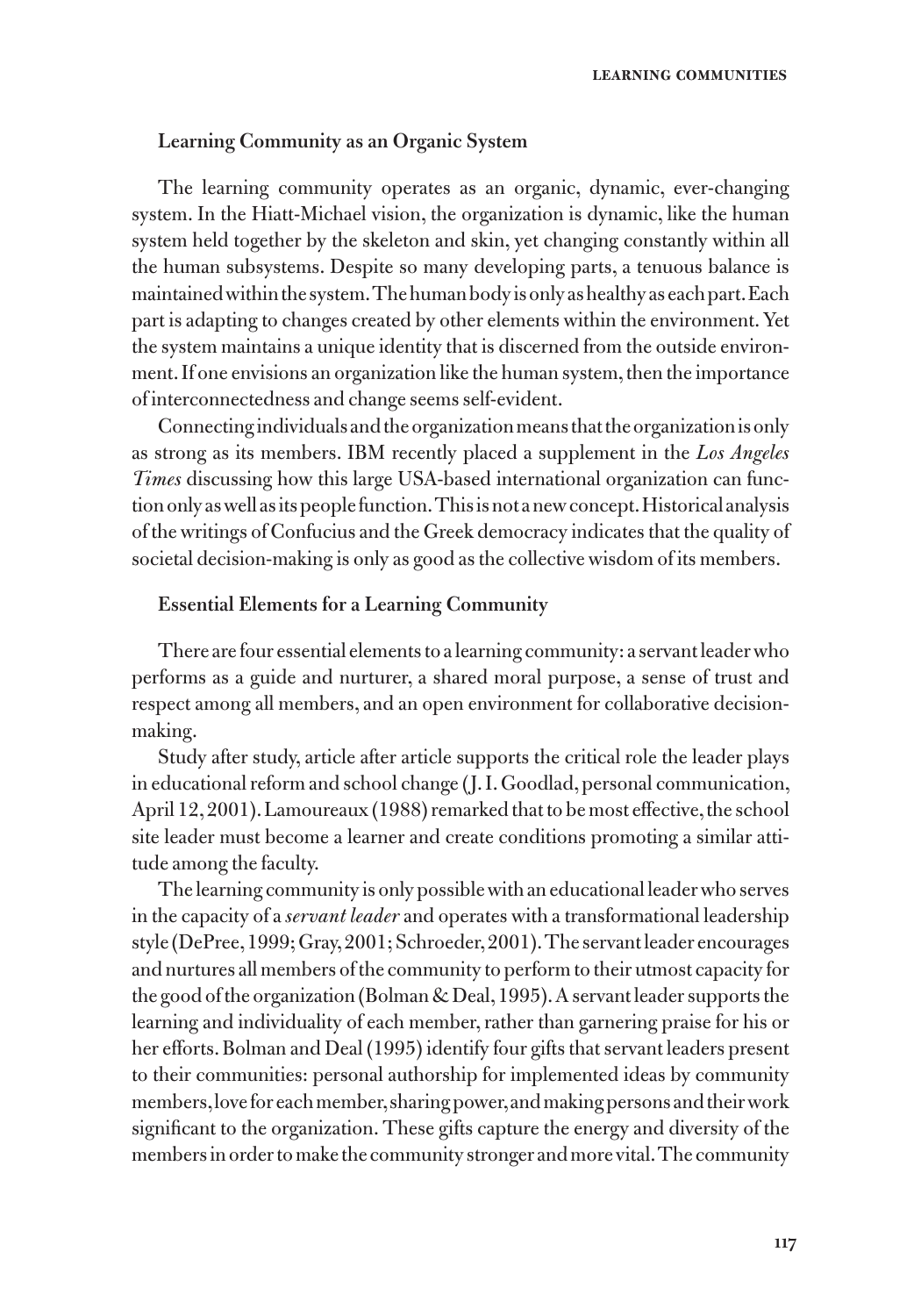#### **the school community journal**

is more than the sum of the individuals; the community interaction adds a value to the sum. In the opening vignette above, the principal shared his efforts to incorporate all parts of the school community to focus on increasing student interest in math.

To be a powerful energizing vision, Fullan (1999) asserts that the individuals perceive the vision and goals to include a *moral purpose.* This moral purpose should appeal to the common good of the community. This moral purpose becomes the core force that binds the individuals together. The learning organization may be open to new practices, but the core set of values which creates the moral purpose ought not to change (De Vito, 1996). The educational leader should both fervently believe in the worth of this moral purpose and his/her life should fully act on this moral purpose. The educational leader's role is to translate the essence of the purpose in a manner that is understood by all members of the school community. This moral purpose should capture the personal values of the individual members so that their hearts are on fire and their passions are kindled to work fervently toward that shared moral purpose.

The following are two examples from contemporary model schools. In Rhode Island, the "Met" is capturing national interest because of the belief that every child can academically succeed and be responsible for his or own learning. The school is supported by a Mott foundation grant that encourages the development of small, student-centered schools. At the Casey Elementary School in Jackson, Michigan, the parents, community and principal united to support biracial governance and school activities. The school changed from an academic "endangered school" to a "Blue Ribbon School" through the concerted efforts toward the shared moral purpose.

The leaders' actions directed toward the shared moral purpose promote the third essential element—*a sense of trust and mutual respect* among all members of the community. The leader understands himself, the qualities and lives of every member within the organization, and the purpose of the organization. His task is to embody in word and action the shared moral purpose. The passion for this shared moral purpose drives the culture of the learning community. Members' lives and work center on the accomplishment of moral purpose, and in so doing, build trust and mutual respect.

In schools, the leader creates a learning organization by showing a sense of trust and respect for each member of the group. In his Study of School Change, Goodlad (1975) noted that the school site principal (administrative leader) was the primary agent for change. The principal showed a strong sense of personal confidence and commitment to the moral purpose of school renewal. Confidence, commitment, and personal integrity are leadership attributes that promote trust. Trust is demonstrated by acting faithfully on what one says and believes.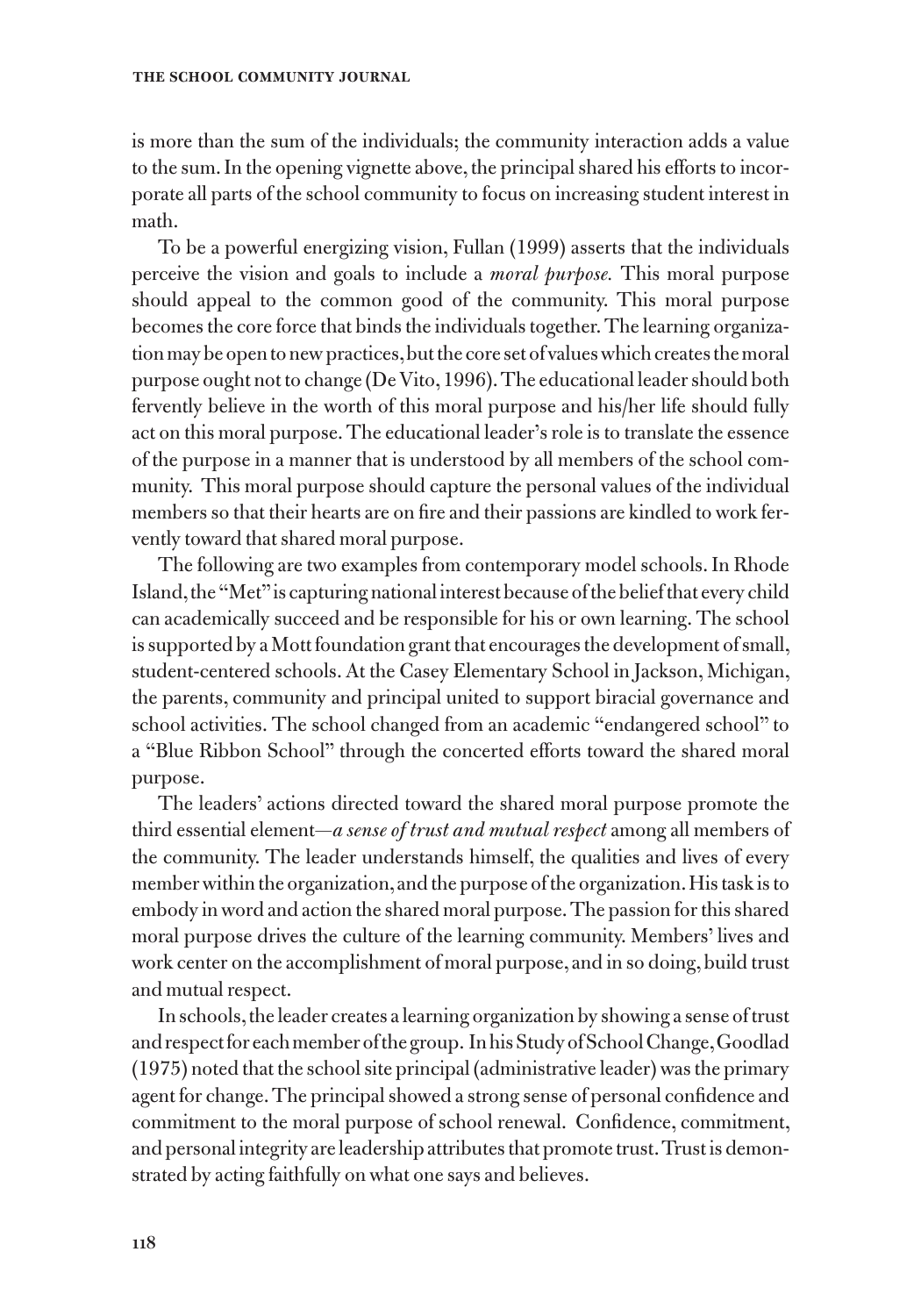In order for a leader to evidence personal trustworthiness, he or she should understand what the personal characteristics, needs, and values of each member of the organization are. That means that the educational leader has to restructure his behavior so that he becomes an empathic observer and listener—an observer of what is actually going on in the work of the schools, and a listener to what people say. Active listening is a difficult skill to develop. The leader has to assume an input, not an output, mode, as well as restating what various members say to insure accurate interpretation. Becoming a leader of a learning community requires substantial intrapersonal and interpersonal skills of the leader.

The fourth essential element, *collaborative decision-making among members,*  presents a challenge to any leader who wants to move toward the concept of a learning community. Changing the manner in which people interact requires significant time and patience (Schroeder, 2001). Frances Hesselbein (1999) of the Drucker Foundation, Claremont Business Schools, describes "managing in a world that is round." In the bureaucratic model of organizational leadership, ideas were passed from top-down or bottom up in an orderly fashion. She describes the limited intellectual growth and energy in operating in a world which is managed from the top down. In such an organizational structure, the energy and vision is passed from the leader and down to members of the organization. This organization management structure promotes a centralized force, whose energy dissipates as it moves down and out into the larger organization.

Hesselbein created the concept of managing in a world that is round as a leader of the Girl Scouts. In this concept, the leader is the center of a hub with concentric circles that are laterally connected from the center outward by teams of individuals. In managing in a world that is round, the energy and vision of the leader is the catalyst, but only the catalyst, not the source. The leader develops an organization linked to the hub but operating as interdependent teams. The community interaction increases the capacity of the members across the circles from the leader out, even to members who may only tangentially intersect with the organization. Harnessing prior personal experiences captures each individual's energy as well as the collective energy of the group. Ideas may be drawn from any member or across teams at any time. This does include a sense of calculated risk. Sometimes a group may capture an idea shared from one member's experience and put it tentatively into practice. If the practice appears successful, members may share it with others. The learning organization is open and flexible. Harnessing experiences of all individuals eventually builds a network of systems communication so that new ideas are quickly deployed and easily adapted by others desiring similar information or solutions. The support of technology is invaluable to the learning organization for the process of idea dissemination (De Vito, 1996). Television, e-mail, and web sites connect interested persons within moments.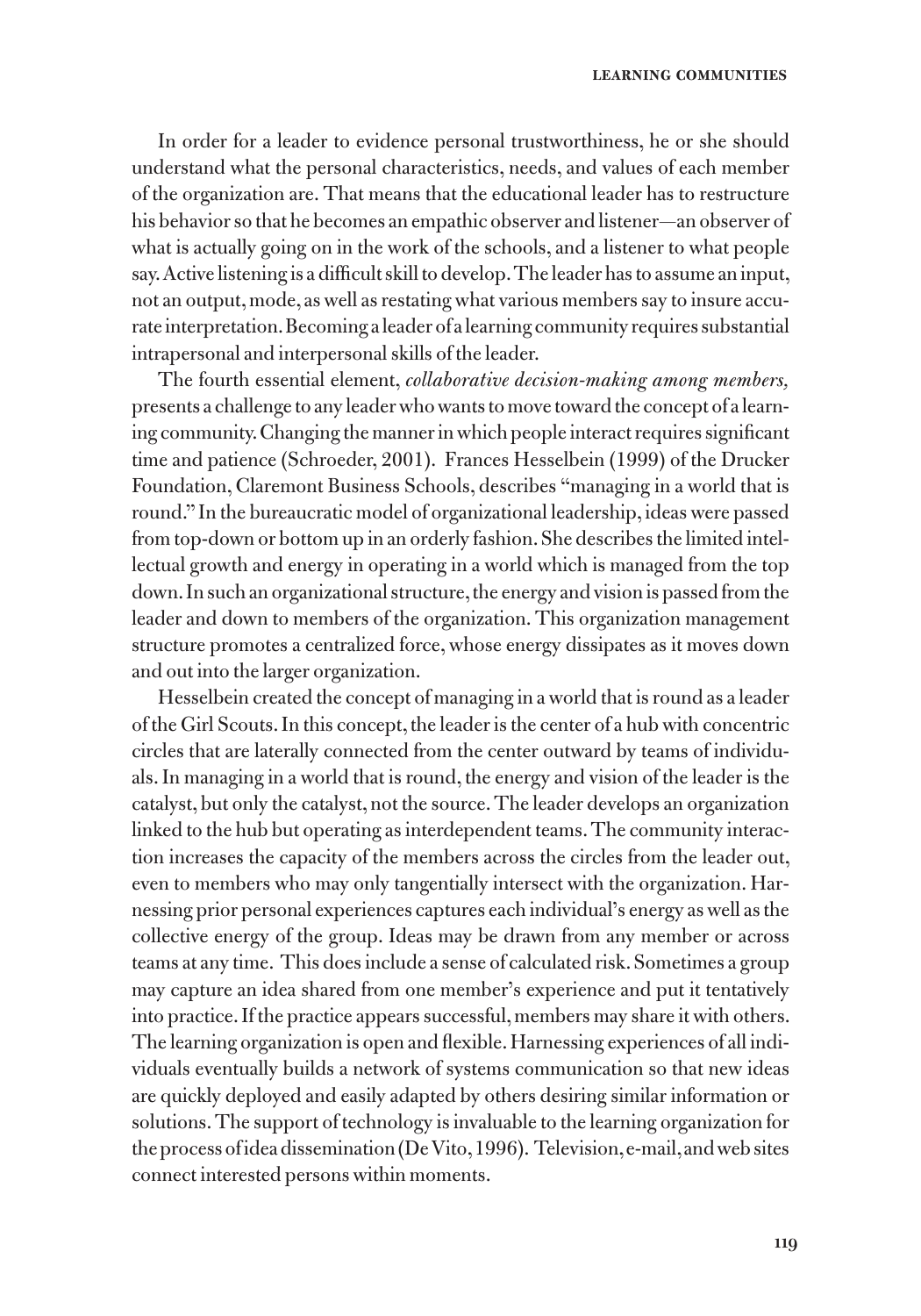# **Ways to Create a Learning Community**

How can educational leaders change their schools to be learning communities? Three categories in which leaders may focus their efforts in order to promote the learning community are presented. The first category encompasses the moral purpose of the organization, including vision, mission and goals. What is it that binds all members of the organization? The second category deals with creating an open work environment—open to new ideas, different ways of doing things, and connecting the diverse constituents of the community. How can we accomplish our moral purpose and live our work in a meaningful way? The third category focuses on evaluation of our efforts, both means and ends. How well are we working together to solve perceived challenges and how well are we achieving our purpose?

Garvin (in De Vito, 1996) identifies the following five main activities of the learning organization:

- Systemic problem solving,
- Experimentation with new approaches,
- Learning from experiences,
- Learning from best practices of others, and
- Transferring knowledge across the organization quickly.

These activities may be translated to schools that desire to work towards becoming learning communities. In schools, the organizational leader rallies the members around a problem, which has become important to a sufficient number of members. This problem is connected to the moral purpose of the institution. The leader's tasks include the identification of the critical elements of the problem and selecting appropriate members to work on the solution.

For example, middle school parents and school personnel observed that many students had irregular attendance patterns. Since attendance is correlated with academic performance as well as neighborhood crime, this was presented as a concern at a school forum. Following a brainstorming session led by a university facilitator, the group decided that the problem was created because students were concerned about walking through gang-controlled territory on the way to the school. The parents volunteered to create and implement a neighborhood watch program before and after school. The principal secured financial support for parent training from an agency for juvenile justice and orange jackets from local businesses and a state anti-violence grant.

In a learning organization there is a tension between the central mission and an openness to new ideas (Fullan, 1999). The mission holds the organization together; however, in order to solve important problems such as meeting educational standards the school must look outward for new ideas and promising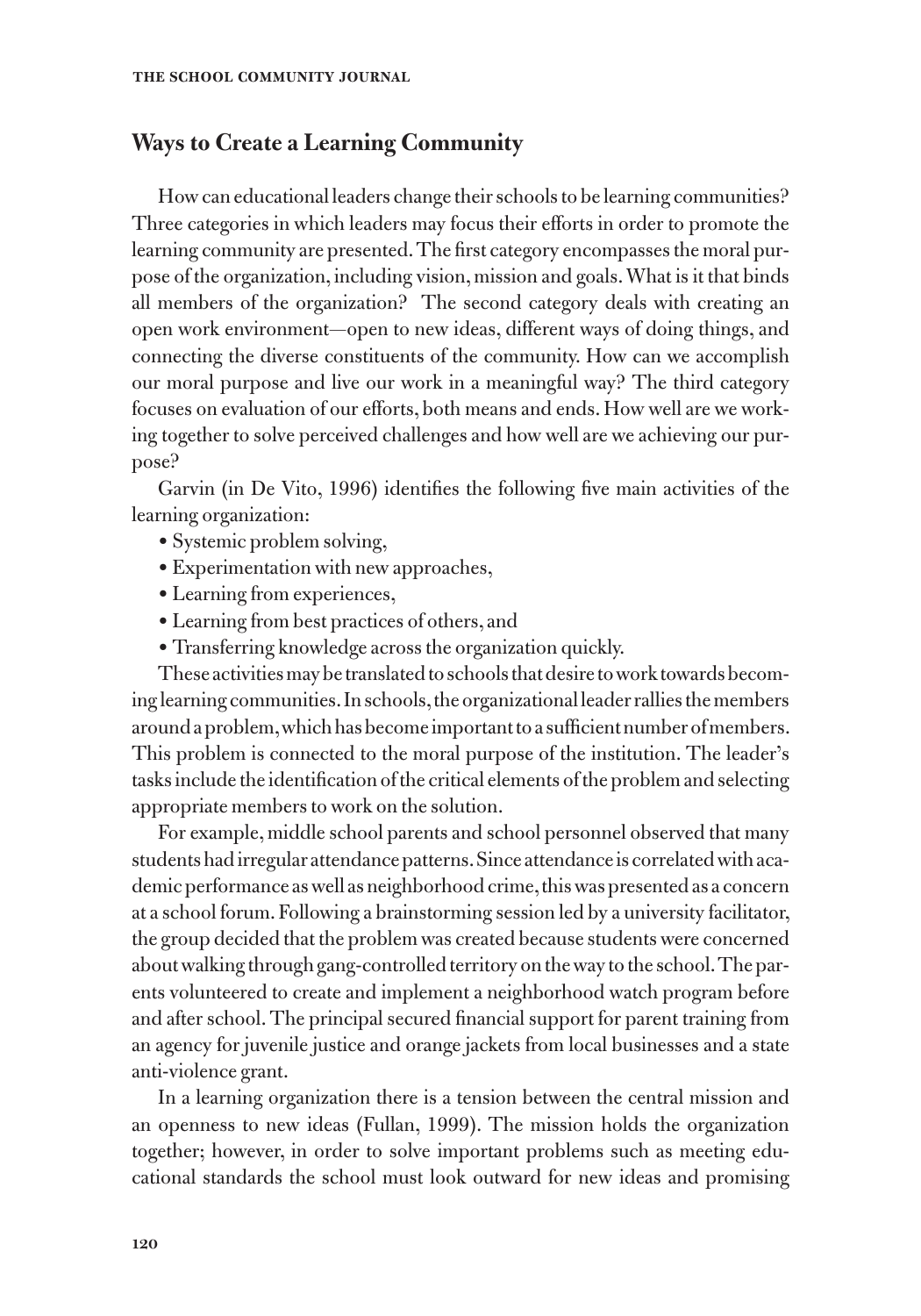practices. This is what Garvin (in De Vito, 1996) means when he advocates experimentation with new approaches and learning from best practices of others

Both Garvin and Senge promote the systems approach. To these business scholars, "system" includes all the parts that make an organization function. The system includes all the workers, the clients, and resource vendors. For a school, the system includes the administrators, teachers, students, parents, support staff, and other adults involved in the school community. For a business or a school, a critical element is transferring knowledge across the organization quickly. However, quality transference means more than simply an e-mail, printed memo, or newsletter. Quality transference means that all members who should be involved with the new practice are available to observe the promising practice, understand the qualities and attributes of the practice, if necessary be coached on how to use the practice, and perceive the value of the new practice.

The educational leader should examine the environment in which the members of the organization live out their work. The work environment may need to be altered to connect individuals. For example, at one school, staff worked in individual cubicles called workstations, and, in another instance, some members worked online from home. This barrier of space affected the quality of transference of new practices. Members did not understand what the others were actually doing.

To effect a learning organization, the principal had a meeting with the affected staff. Each person explained what they needed to have in order to accomplish their work and what they would like to know about the work of others in their organization. Everyone agreed to take down the dividers between the workstations. They redesigned the space so that each worker had a place, but there was a central worktable. Also, each person changed work habits because they could visually determine the behavior of their co-workers. They knew when it was polite to ask questions or hand information to a co-worker. They also knew when another was so busy that the other worker needed personal assistance. Not only did this group feel more productive, they also felt less overwhelmed. Outcomes were a sense of collegiality and less stress. Staff knew the principal was visually aware that they were diligent workers, and the principal informally viewed the efforts of each worker.

#### **Evaluation of the Learning Community**

The final category of this discussion toward which the educational leader should direct his energies in order to create a learning organization is evaluation. In the learning organization, evaluation is a personal, team, and community endeavor.

However, the most critical evaluation is one of the full organization. How well is it achieving its moral purpose? What has been attempted to create new solu-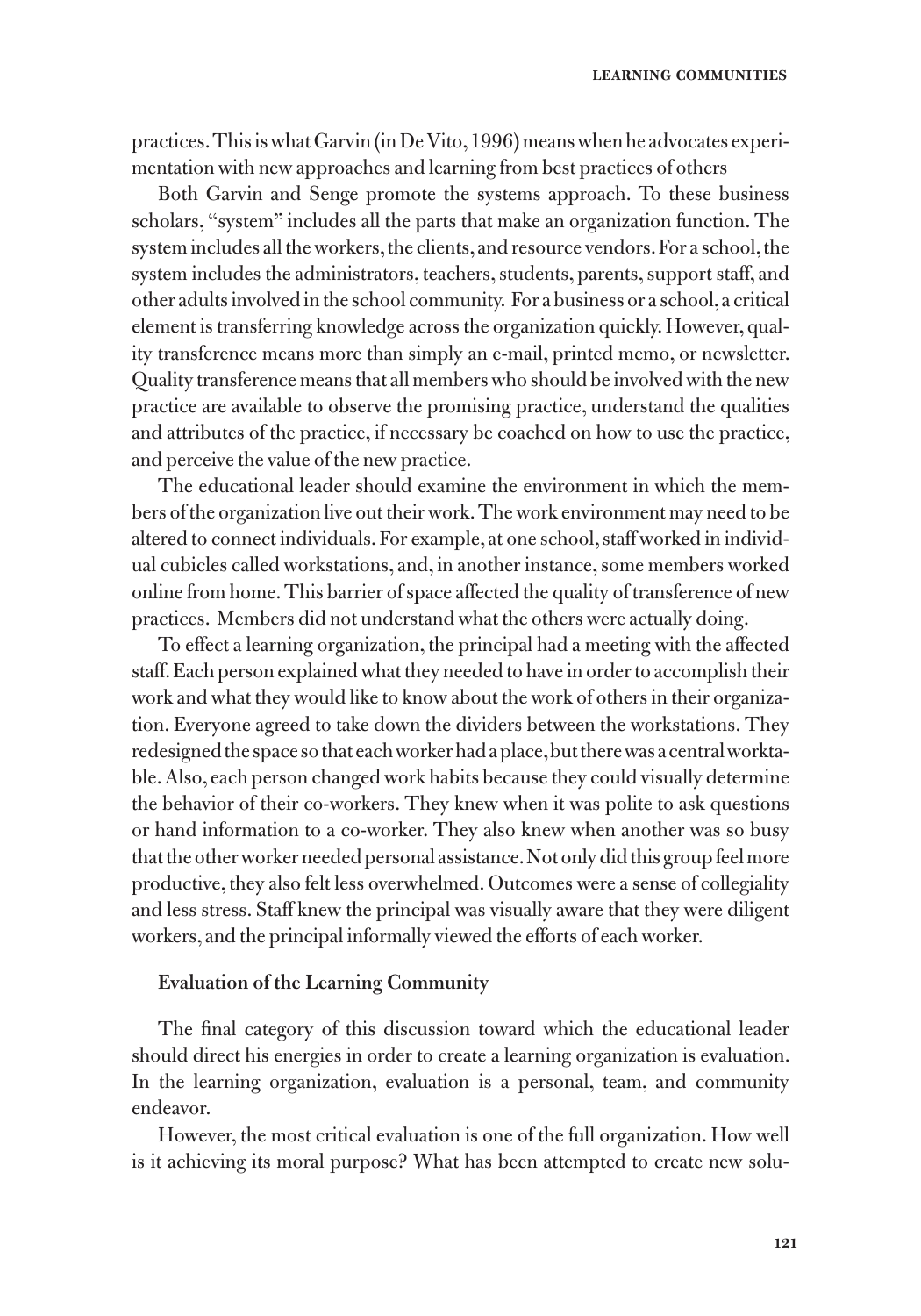#### **the school community journal**

tions or incorporate new ideas and practices in the organization? Have there been both failures as well as successes? How has the organization learned from both? In the learning organization, work by McGill and others (1992) indicates educational leaders focus on individuals and teams whose behavior exemplifies the following five qualities—openness, systemic thinking, creativity, a sense of efficacy, and empathy.

In America, schools are moving toward an individualized approach to accreditation, currently in the drawing board stage. For accreditation, committees at each school will be asked to describe their moral purpose and then prepare ways to assess its achievement. For example, if the purpose of the school is to prepare students to become good citizens, then the school has to find out if their graduates are good citizens. Some easily assessed attributes might be employment of graduates—the students are assuming the roles of community workers; voter registration—students care enough to participate in democratic choices; participation of graduates in service or volunteer work; community leadership activities; and records of criminal activity. This could be played out for other school goals, such as students should care for a healthy body, or students should be lifelong readers, and the like.

In addition, the organization should assess the lives of the individual members as they work toward the achievement of the moral purpose of the organization. Personal achievements are publicly acknowledged, not just team efforts. The following are some questions that might be asked across the organization. What is the quality of life for each individual within the organization? What is the degree of job satisfaction? Are all the talents of each individual being utilized? How does each perceive that their personal values connect with the moral purpose of the organization?

Promising practices for student learning assessment include portfolios and culminating exhibitions. These concepts have been utilized in the arts, national competitions, and for university faculty advancement. During the past decade, numerous educators have provided concrete practices that can be readily applied at school sites. These types of assessment can readily be attached to national standards and thus satisfy societal requirements for high standards (Scherer, 1999).

Kallay's study (1989) of effective school leaders showed that evaluation as "walking-around" and "observing the teachers teaching" was a far more accurate assessment of the teachers than any constructed test or assessment. School leaders need to examine with teachers how they can best accomplish the schools' goals as teams, not individuals. Goodlad (1975) indicated decades ago that school site leaders were the ones responsible for the quality of education at the school site. Furthermore, his work supports that teachers working in teams were more productive than assigning one teacher for one group of students. Research by Hiatt (1978) revealed that assigning teacher aides was cost effective and that staff differentiation,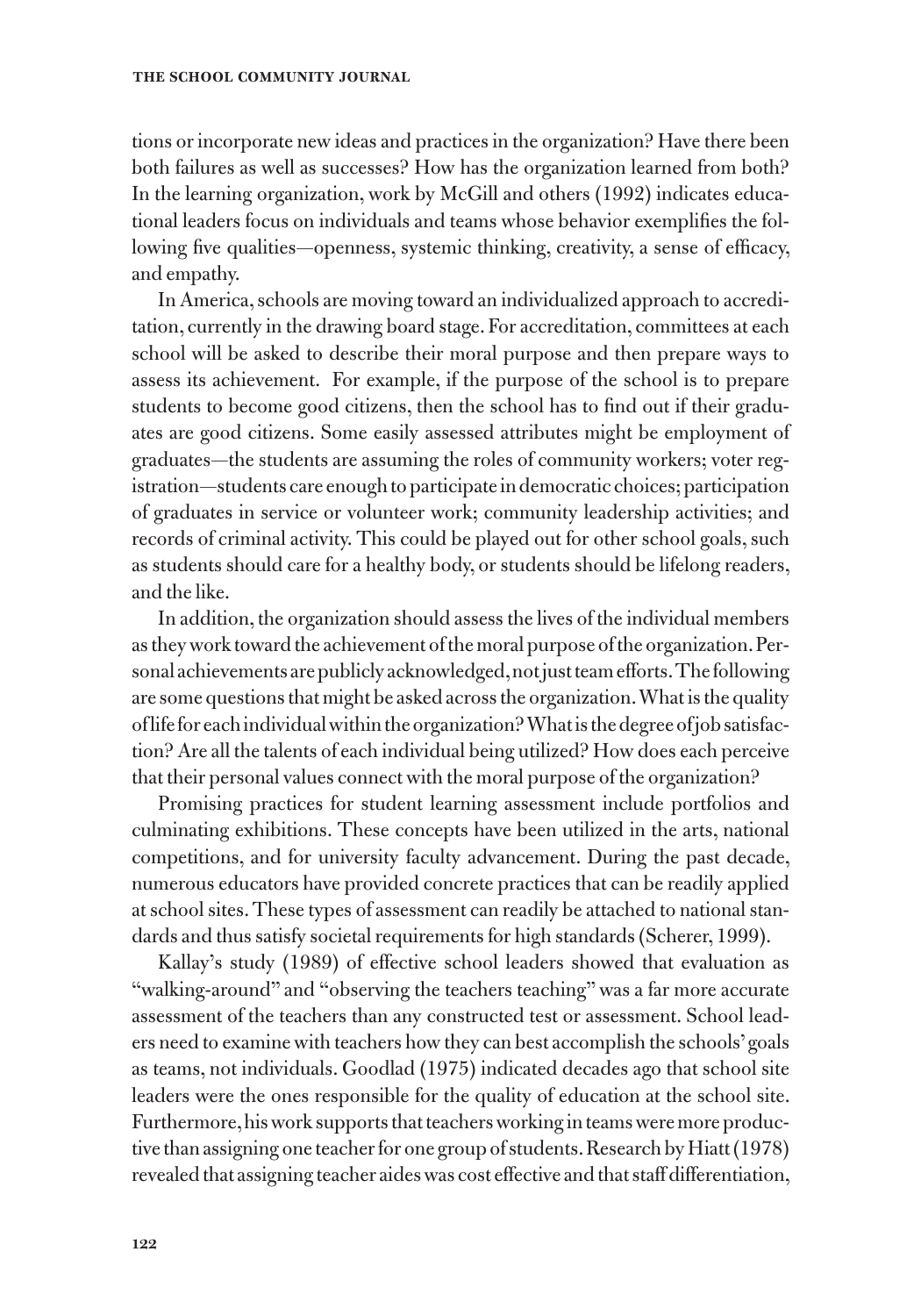using a mentor teacher as team leader with teachers and aides, was very cost effective regarding additional time devoted to quality instruction by teachers. While these are some tried methods to promote a change in an educational environment and provide a better learning environment for less money, educational leaders and their school community should design environments that promote a learning organization for their particular site.

The educational leader of a school or district must look outside as well as around and inside for new ideas. The school site is connected to the community it serves (Hiatt-Michael, 2001). An effective educational leader listens to the voices outside the schoolhouse. An important voice is that of parents. As highly trained educators, we as teachers can feel so empowered by our teaching credentials that "we know best," but we must remain servants to the parents who send their greatest earthly treasures—their children—to our school. Parents want the very best for their children. They want their children to have what they did not have, as well as what they valued in their own childhood. These children are their legacy. Therefore, parents' voices are powerful.

Making the school environment open so that parents become part of the school change is like walking a tightrope for the educational leader. The leader needs to listen to the parents and have several ways in which parents may tell the school what they want. However, the educational leader also needs to keep the school organization functioning. There are a large number of parents and these parents have diverse wishes for their children. The principal cannot respond to every parent's desire but must listen and understand each desire. Members of the school's administration, faculty, staff, students, parents, community members, and the government need to be constantly looking for better ways to do things and take the initiative to try them at their school.

#### **Decentralization as a Key to a School Becoming a Learning Community**

In order to fulfill the vision of schools as learning communities, schools and their employees have to be trusted to operate distinctly, serving the requirements of their constituencies. The original site-based management of colonial schools must be the contemporary model for schools as learning communities.

In recent years, national and state politicians are using education as a major campaign issue to garner popularity and votes. They are attempting to move the force of change from the local needs to federal policy. America's Twentieth Century sage, Ralph W. Tyler, remarked in his ninety-first year:

Educational problems are local, not national. They should be addressed at the local level by the individuals who directly understand the problem. The more distant from the seat of responsibility, the less attuned people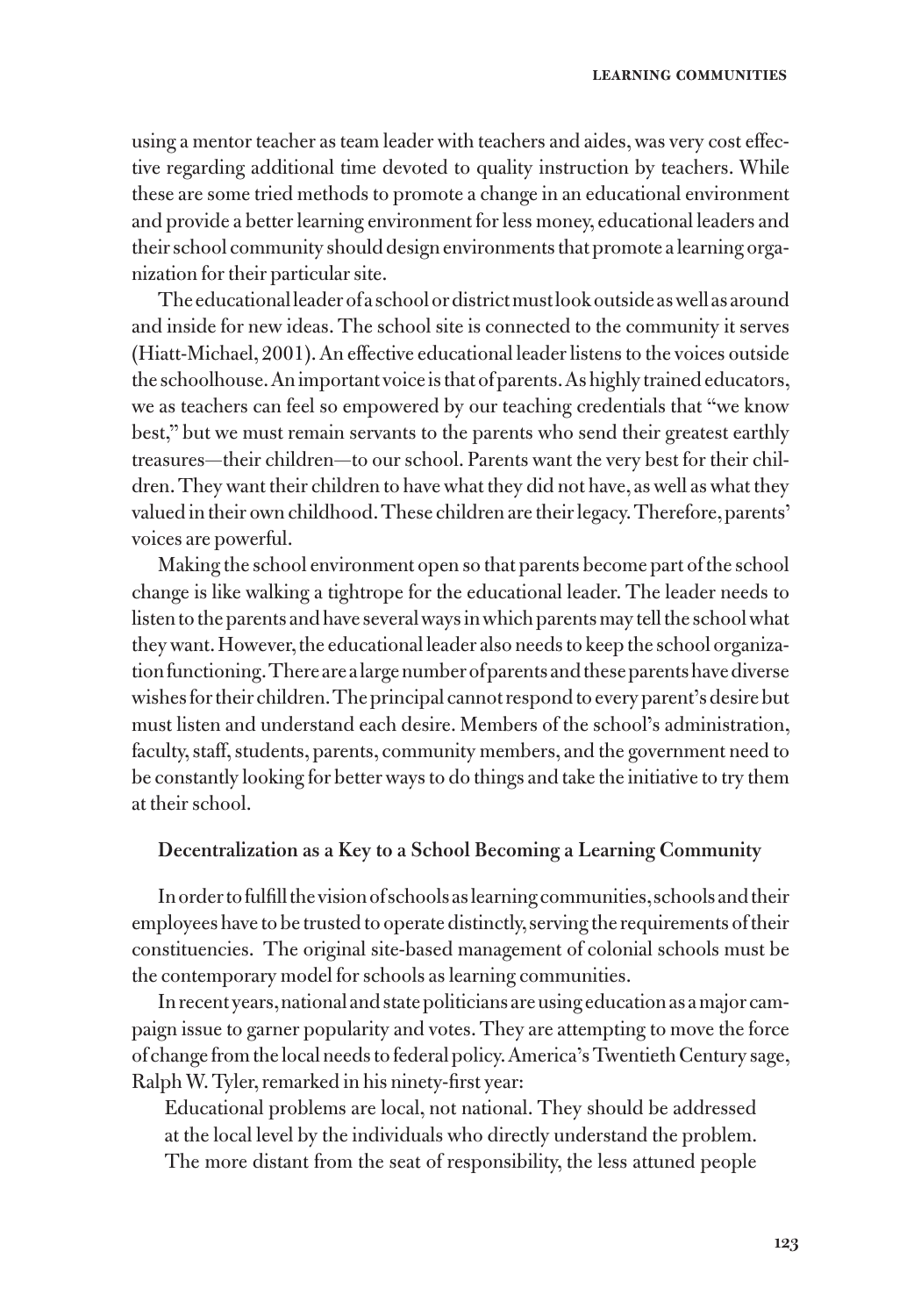are to the solution of actual problems. In my life's experiences I have never found a problem that could not be solved if everyone at hand worked on the solution together. Simply expending federal money to solve problems does not solve local problems (in Hiatt, 1994, p. 788).

The present trend toward federal control of educational pursuits should be returned to meet the wisdom of the writers of the Constitution.

In America, education is decentralized to the states, which assume control and direction of the educational process. That is positive for changing schools to become learning communities. However, there are pressures at the national level to change the current structure and promote a highly traditional method to centralize education. The pressure is the development of national standards by academic disciplines, and the pressure by politicians to create national assessments of all students. Politicians seem to like national testing as an apparently easy way to foster higher academic achievement. However, research on national testing seems to indicate that such testing reduces the number of students who continue on in educational situations. Brain research on the emotions and learning also confirm that national testing results in anxiety, parental pressures, and fear of failure for both parents and their children. There is no moral purpose inherent in national testing. Students are not better human beings or American citizens because they can pass the type of items placed on a national test.

# **Examples of Schools as Learning Communities**

There are many researched and recorded examples of groups of individual schools operating as learning organizations. These schools applied Kurt Lewin's (1947) force field analysis and changed the forces so that the schools had a clear mission and renewal could take place. Goodlad's League of Cooperating Schools (Goodlad, 1975) and Goodlad's present day Consortium are probably the bestknown examples in America (Soder, 1999). LEARN schools in Los Angeles Unified Schools (Hiatt & Starr, 1996) are examples of how the second largest school district in America, with a highly diverse student population, can make exciting changes involving the total surrounding communities. Fullan's report of Chicago Public Schools (1999) shares similar excitement.

In northern Italy, the affluent town of Reggio Emilio developed a world class model of a town's commitment to early childhood education (New, 1999). Parents and the community are expected to be actively involved in school policy, curricular planning, and evaluation. Schools were remodeled to open the inner space towards the community.

The Charter School movement throughout America evidences that community change in schooling can be a positive grass roots affair (Manno, 1998; Molner,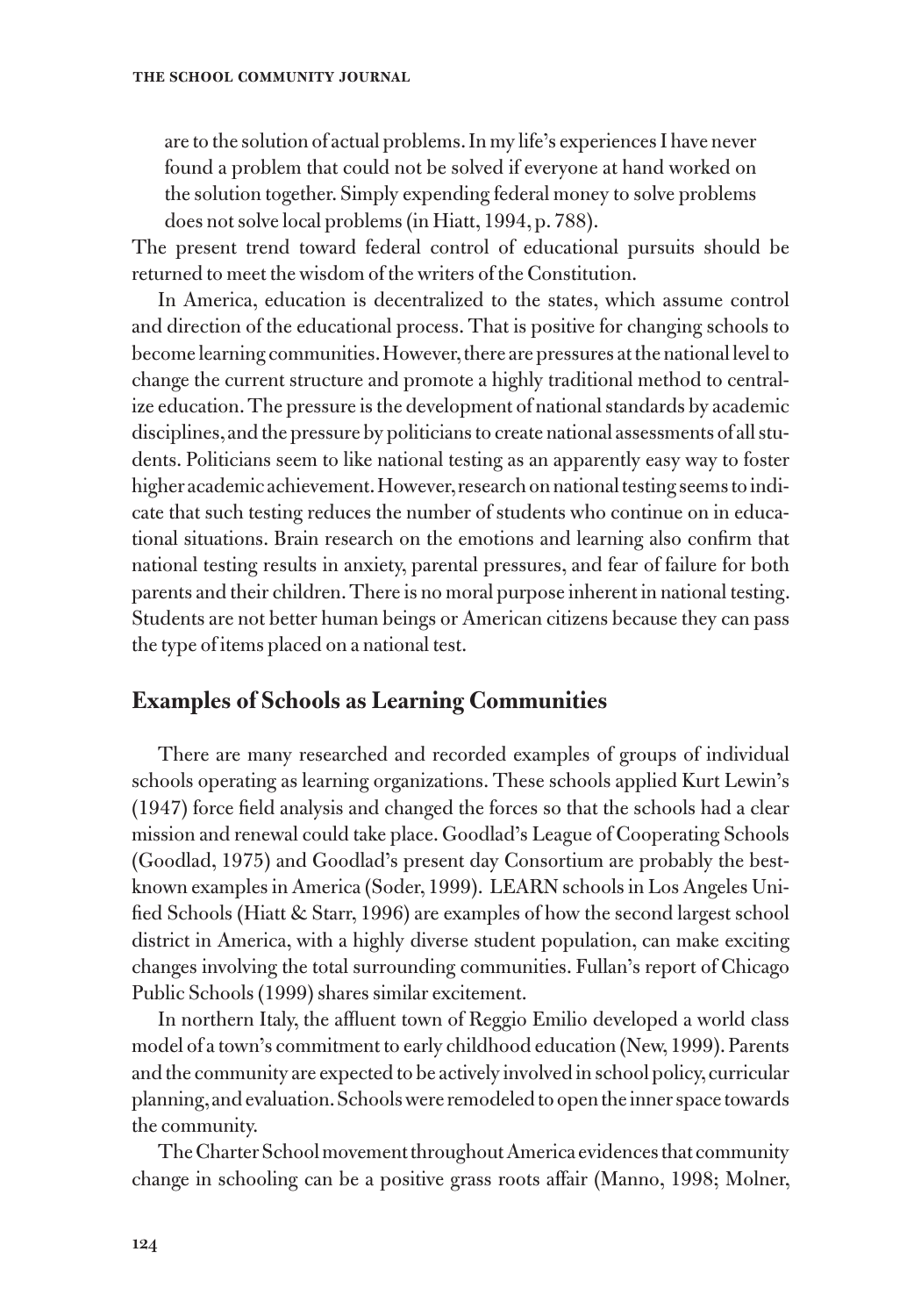1996). Buffehr (1992) and Johnstone's (1997) dynamic leadership of elementary schools in culturally diverse, low income, new immigrant populations provide explicit detail regarding how each school can become an exciting learning organization. President Bush recognized Joan Buffehr's Hispanic/Vietnamese population primary school as one of his 1001 lights of excellence. Tom Johnstone's elementary school, located in an impoverished, high crime inner-city, created an open environment between new immigrants from Samoa and Mexico and allowed all members of the community to provide input into the creation of a safe learning environment.

## **Concluding Remarks**

The remarkable efforts of these coalition schools, towns, charter schools, and individual school leaders attest to the power of becoming a learning community. A learning community is a win-win situation for all involved. The benefits of a learning community far outweigh the time and attention that the site leader must devote to development activities. These integral activities include observation of the environment, listening to all individuals, developing interpersonal relationships, and holding frequent open meetings to handle emerging concerns. These time-consuming activities replace the formal meetings, memo-writing, and legal conflict resolution activities.

In the beginning, the leader may feel a sense of being part of guerilla warfare from the central office's or the state's inappropriate mandates, but the focus on development of the learning community will result in a shining beacon for the school district and state (Goodlad, 1975). Yes, there is a sense of risk in getting started, but the positive momentum of events will encourage any leader to continue in the direction of a learning community. Schroeder (2001) commented that once the rewards from staff and community began, he could never return to top-down, directive management. The site leader will be called upon to share with others how that site has accomplished a variety of challenges. In the process of writing recently for a book I edited, (Hiatt-Micheal, 2001), I called model schools to request particular information. The enthusiasm about their work began with the first person that answered the phone or e-mail. These schools had increased test scores and produced outstanding academic results despite local situations that would predict less stellar findings. The learning community schools focused on solving the problems and the increased academic success resulted as a secondary goal.

The learning community concept requires no extra funding; the school environment reflects positive feeling tones; public relations becomes a shared community effort; there is very limited conflict; and conflict situations are handled quickly through collaboration, not legal confrontations. I encourage all educational leaders to focus their energies and talents to develop a caring learning community at their school site. There will be no turning back to the prior way of "doing business."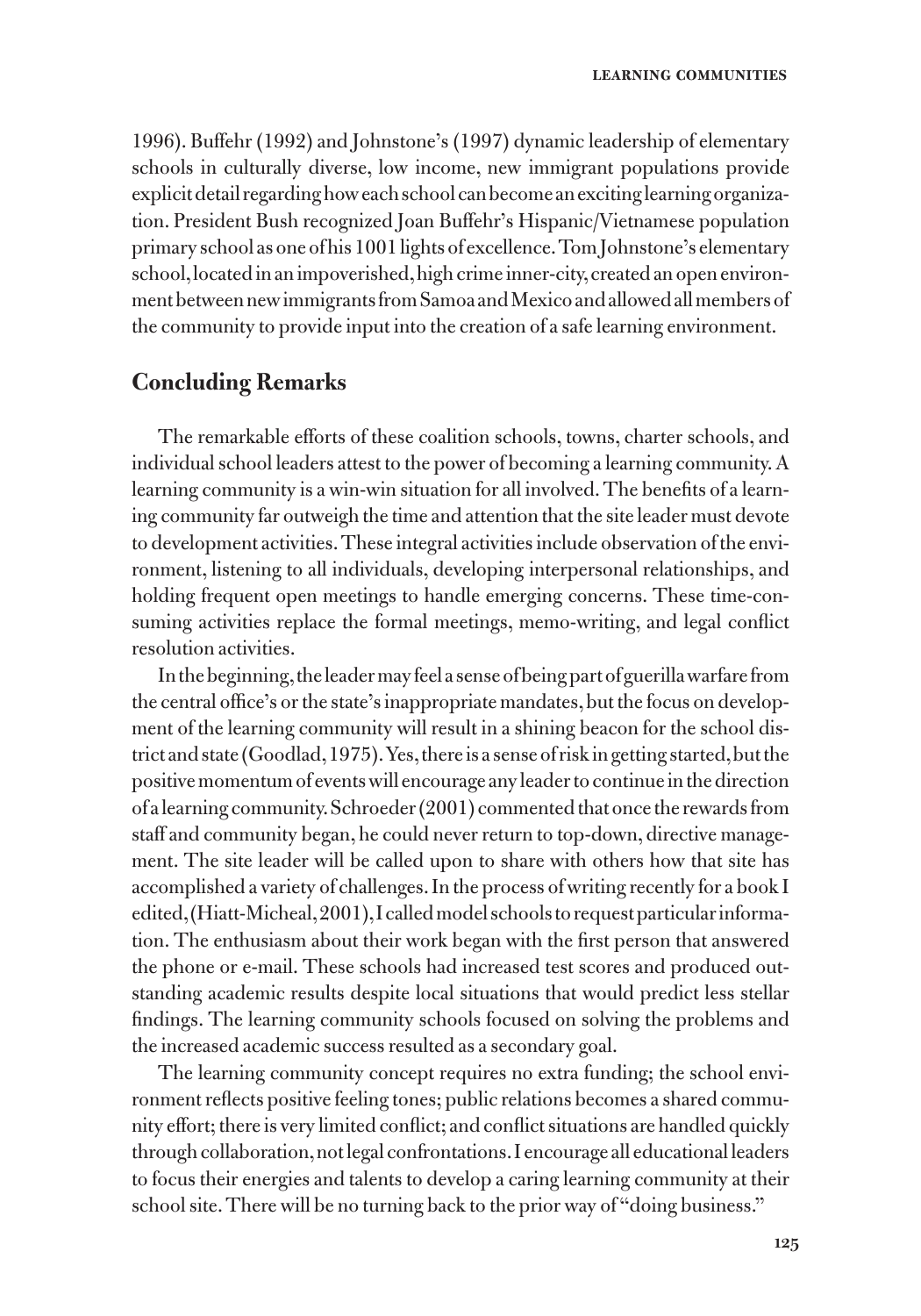# **References**

- Argyris, C., & Schon, D. A. (1996). *Organizational learning II.* Reading, MA: Addison Wesley.
- Bentley, S. (1988). *Building an effective high school: A descriptive study.* Unpublished doctoral dissertation, Pepperdine University, Malibu, CA.
- Blank, M. J. (2001). *Education reform: The community schools approach.* Unpublished manuscript, Institute for Educational Leadership, Washington, DC.
- Bolman, L. F., & Deal, T. E. (1995). *Leading with soul.* San Francisco: Jossey-Bass.
- De Pree, M. (1995). *Leading without power: Finding hope in serving the community.* San Francisco: Jossey-Bass.
- De Vito, J. (1996). The learning organization. In R. Craig (Ed.), *The ASTD training and development handbook* (4th ed.). New York: McGraw-Hill.
- Fullan, M. (1999). *Change forces: The sequel.* London: Palmer Press.
- Getzels, W., & Guba, E. G. (1967, Winter). Social behavior and the administrator process. *The School Review,* 429.
- Goodlad, J. I. (1975). *The dynamics of educational change: Toward responsive schools.* New York: McGraw-Hill.
- Gray, S. F. (2001). *Application of principles of a learning community: The evolution of a local agency.* Unpublished manuscript, Pepperdine University, Malibu, CA.
- Hesselbein, F. (1999). Managing in a world that is round. In H. Hesselbein & P. Cohen (Eds.), *Leader to leader.* San Francisco: Jossey-Bass.
- Hiatt, D. (1978, March 27-31). *The effect of teacher aides in primary classroom.* Paper presented at the annual meeting of the American Educational Research Association, Toronto, Canada. (ERIC Document Retrieval Service No. ED 157 061).
- Hiatt, D. (1994, June). An interview with Ralph Tyler: No limit to the possibilities. *Phi Delta Kappan.*
- Hiatt-Michael, D. (2001). *Caring and the learning community.* Unpublished manuscript, Pepperdine University, Malibu, CA.
- Hiatt-Michael, D. (Ed.). (2001). *Promising practices for family involvement in school.* Greenwich, CT: Information Age Publishing, Inc.
- Hiatt, D., & Buffehr, J. (1992, April). *Oak view school.* Paper presented at the Roundtable Seminar of International Network of Scholars in association with the annual meeting of the American Educational Research Association, San Francisco.
- Hiatt, D., & Starr, A. (1996). *Learn: Los Angeles school reform.* Paper presented to ERNAPE Research Conference, Copenhagen, Denmark.
- Johnstone, T., & Hiatt, D. (1997, April). *Development of a school-based parent center for low income new immigrants.* Paper presented at the annual meeting of the American Educational Research Association, Chicago, IL.
- Kallay, K. (1989). *The elementary school principal as site evaluator.* Unpublished doctoral dissertation, Pepperdine University, Malibu, CA.
- Lamoureaux, P. (1988). Principal leadership for creating productive learning environments. In R. Sinclair & S. Nieto (Eds.), *Renewing school curriculum.* Amherst, MA: Coalition for School Improvement.
- Lewin, K. (1947). Frontiers in group dynamics: Concept, method, and reality in social science. *Human relations, 1,* 5-41.
- Manno, B., Finn, F., Bierlein, L., & Vanourek, G. (1998, March). How charter schools are different. *Phi Delta Kappan, 79*(7).